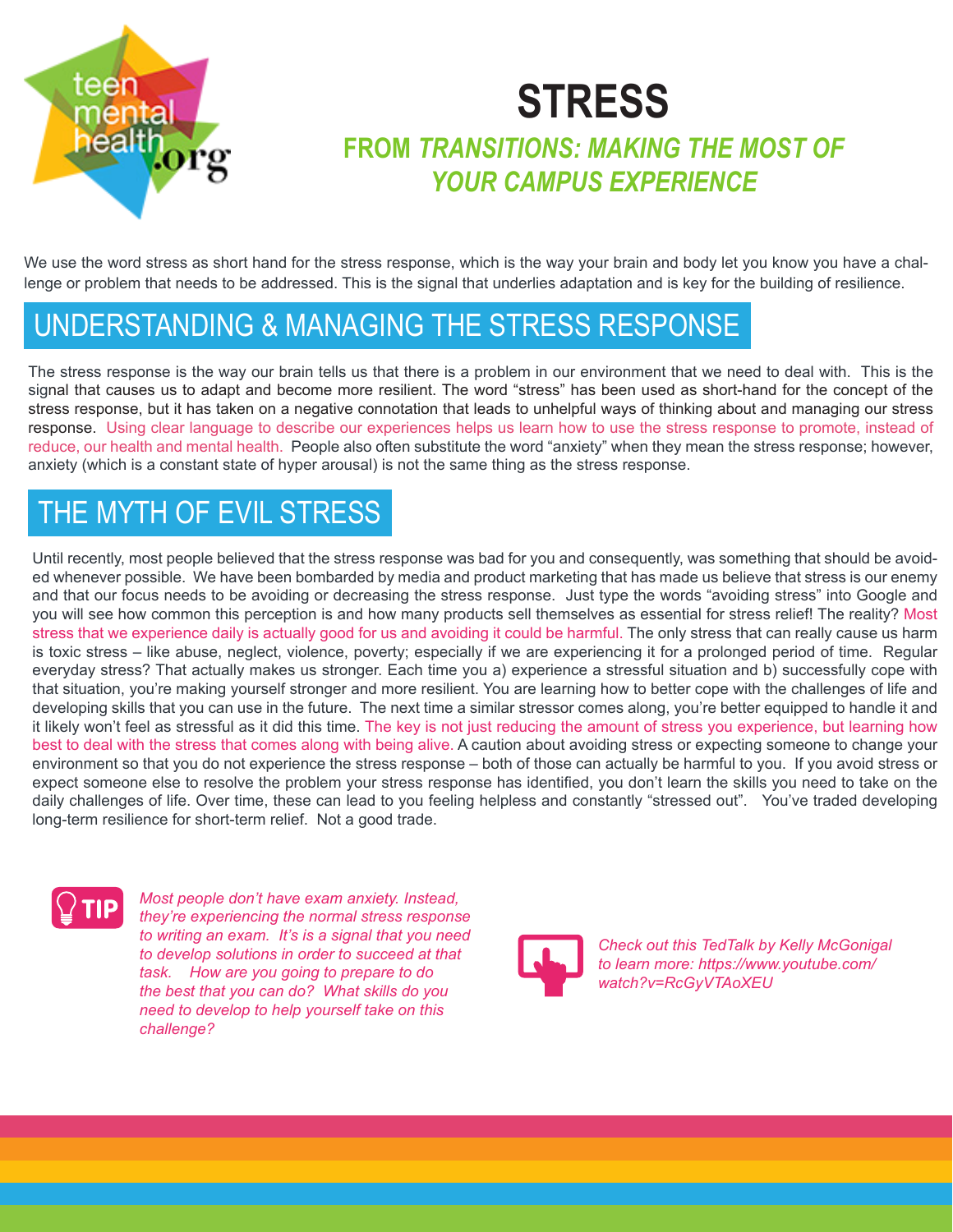

**1**

**2**

**3**

The good news is that even if you've become a stress avoider or have learned to feel overwhelmed or helpless when experiencing stress, you can reverse that and develop health-promoting ways to manage your stress. You can turn your stress from your enemy to your friend.

## THREE STEPS TO HEALTHY STRESS MANAGEMENT

You can figure out how to manage your stress response in a way that is healthy, promotes adaptation and helps build resilience. Check out this diagram of the typical daily stress response curve. As you can see, in response to a challenge arising in your environment (called a stressor; for example: an exam, getting cut from the team you were trying out for, getting a poor grade, fight with a friend

or intimate partner, etc.), your brain and body respond with the signal that tells you that you have a problem that needs to be solved. Notice that the stress response curve goes up, peaks, and then gradually goes down. On that curve are three stress management points, each of them should be used to help you successfully manage the situation.



At this point, the focus is on how you are thinking about your stress response experience. Research shows that if we see this signal as negative (such as: I feel stressed out; I can't handle this; I feel overwhelmed), our body's response is unhealthy, leading us to avoid the situation or expecting others to solve the problem for us. However, if we see the signal as positive (such as: I am being challenged to solve a problem; my brain and body are getting ready to help me tackle an important challenge; etc.) our body's response is healthy, leading us to prepare to adapt and change like the stress response intended.

At this point, the focus is on determining what the problem is and developing solutions for solving it. For example: the stress response to having to write an exam may lead you to seek out study skills help or meet with your professor or instructor to review some concepts you do not fully understand. When you solve the problem the stress response has identified, it goes away. And, you are left with a new skill that you can use in the future. You have successfully adapted.

At this point, the focus is on the intensity of your stress response. Sometimes our stress response can feel quite intense (especially if our previous pattern has been to avoid stress) and at this point, techniques designed to decrease our stress response may be helpful. This is the time to bring in the technique of box breathing. It uses your control of your diaphragm to decrease the stress signal. You can learn how to do it and then practice until it becomes second nature to you. Once you have mastered the technique, you can apply it in situations where your stress response is intense and you can do it in a way that no one else will notice. And guess what? Many of the fancy and costly stress reduction products and programs use this technique as part of what they are selling. But you can just learn this and use it – for free!